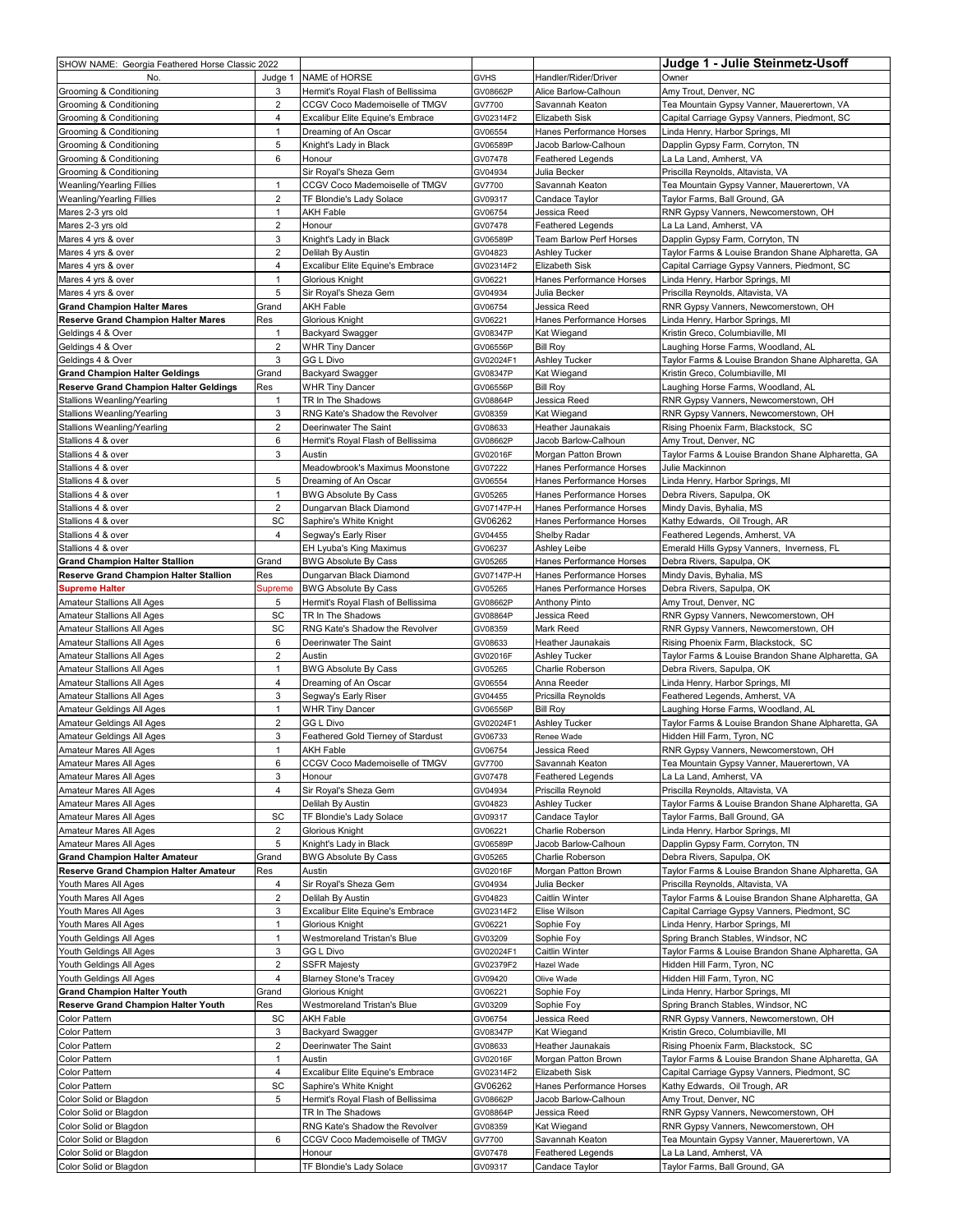| Color Solid or Blagdon                                                                       | 3                            | Meadowbrook's Maximus Moonstone                                    | GV07222    | Hanes Performance Horses          | Julie Mackinnon                                                                   |
|----------------------------------------------------------------------------------------------|------------------------------|--------------------------------------------------------------------|------------|-----------------------------------|-----------------------------------------------------------------------------------|
| Color Solid or Blagdon                                                                       | 4                            | Glorious Knight                                                    | GV06221    | Hanes Performance Horses          | Linda Henry, Harbor Springs, MI                                                   |
| Color Solid or Blagdon                                                                       | $\mathbf{1}$                 | Dreaming of An Oscar                                               | GV06554    | Hanes Performance Horses          | Linda Henry, Harbor Springs, MI                                                   |
| Color Solid or Blagdon                                                                       |                              | Knight's Lady in Black                                             | GV06589P   | <b>Anthony Pinto</b>              | Dapplin Gypsy Farm, Corryton, TN                                                  |
| Color Solid or Blagdon                                                                       | $\overline{2}$               | Segway's Early Riser                                               | GV04455    | Shelby Radar                      | Feathered Legends, Amherst, VA                                                    |
| Youth Color (Patterned & Solid or Blagdon)                                                   | $\overline{2}$               | Westmoreland Tristan's Blue                                        | GV03209    | Sophie Foy                        | Spring Branch Stables, Windsor, NC                                                |
| Youth Color (Patterned & Solid or Blagdon)                                                   | $\mathbf{1}$                 | GG L Divo                                                          | GV02024F1  | Caitlin Winter                    | Taylor Farms & Louise Brandon Shane Alpharetta, GA                                |
| Youth Color (Patterned & Solid or Blagdon)                                                   | 3                            | <b>SSFR Majesty</b>                                                | GV02379F2  | Hazel Wade                        | Hidden Hill Farm, Tyron, NC                                                       |
| Youth Color (Patterned & Solid or Blagdon)                                                   | SC                           | <b>Blarney Stone's Tracey</b>                                      | GV09420    | Olive Wade                        | Hidden Hill Farm, Tyron, NC                                                       |
| Youth Color (Patterned & Solid or Blagdon)                                                   | 4                            | Excalibur Elite Equine's Embrace                                   | GV02314F2  | Elise Wilson                      | Capital Carriage Gypsy Vanners, Piedmont, SC                                      |
| Amateur Color (Patterned & Solid or Blagdon)                                                 |                              | Hermit's Royal Flash of Bellissima                                 | GV08662P   | <b>Anthony Pinto</b>              | Amy Trout, Denver, NC                                                             |
| Amateur Color (Patterned & Solid or Blagdon)                                                 |                              | TR In The Shadows                                                  | GV08864P   | Jessica Reed                      | RNR Gypsy Vanners, Newcomerstown, OH                                              |
| Amateur Color (Patterned & Solid or Blagdon)                                                 |                              | RNG Kate's Shadow the Revolver                                     | GV08359    | Mark Reed                         | RNR Gypsy Vanners, Newcomerstown, OH                                              |
| Amateur Color (Patterned & Solid or Blagdon)                                                 | 3 <sup>7</sup>               | CCGV Coco Mademoiselle of TMGV                                     | GV7700     | Savannah Keaton                   | Tea Mountain Gypsy Vanner, Mauerertown, VA                                        |
| Amateur Color (Patterned & Solid or Blagdon)                                                 | $\overline{4}$               | Honour                                                             | GV07478    | Feathered Legends                 | La La Land, Amherst, VA                                                           |
| Amateur Color (Patterned & Solid or Blagdon)                                                 | $\blacksquare$               | Deerinwater The Saint                                              | GV08633    | Heather Jaunakais                 | Rising Phoenix Farm, Blackstock, SC                                               |
|                                                                                              | $\overline{2}$               | Delilah By Austin                                                  | GV04823    | Ashley Tucker                     |                                                                                   |
| Amateur Color (Patterned & Solid or Blagdon)<br>Amateur Color (Patterned & Solid or Blagdon) |                              | Feathered Gold Tierney of Strdust                                  | GV06733    | Renee Wade                        | Taylor Farms & Louise Brandon Shane Alpharetta, GA<br>Hidden Hill Farm, Tyron, NC |
|                                                                                              | 5 <sub>5</sub>               |                                                                    |            |                                   |                                                                                   |
| Amateur Color (Patterned & Solid or Blagdon)                                                 |                              | Knight's Lady in Black                                             | GV06589P   | Jacob Barlow-Calhoun              | Dapplin Gypsy Farm, Corryton, TN                                                  |
| <b>Amateur Color (Patterned &amp; Solid or Blagdon)</b>                                      | $(2)$ DQ                     | <b>Meadowbrook's Maximus Moonstone</b>                             | GV07222    | Dani Fleck                        | <mark>Julie Mackinnon</mark>                                                      |
| North American Bred                                                                          |                              | AKH Fable                                                          | GV06754    | Jessica Reed                      | RNR Gypsy Vanners, Newcomerstown, OH                                              |
| North American Bred                                                                          |                              | RNG Kate's Shadow the Revolver                                     | GV08359    | Kat Wiegand                       | RNR Gypsy Vanners, Newcomerstown, OH                                              |
| North American Bred                                                                          | 6                            | CCGV Coco Mademoiselle of TMGV                                     | GV7700     | Savannah Keaton                   | Tea Mountain Gypsy Vanner, Mauerertown, VA                                        |
| North American Bred                                                                          |                              | Knight's Lady in Black                                             | GV06589P   | Team Barlow Perf Horses           | Dapplin Gypsy Farm, Corryton, TN                                                  |
| North American Bred                                                                          |                              | Sir Royal's Sheza Gem                                              | GV04934    | Priscilla Reynold                 | Priscilla Reynolds, Altavista, VA                                                 |
| North American Bred                                                                          |                              | <b>GG L Divo</b>                                                   | GV02024F1  | Caitlin Winter                    | Taylor Farms & Louise Brandon Shane Alpharetta, GA                                |
| North American Bred                                                                          | 5                            | Delilah By Austin                                                  | GV04823    | Ashley Tucker                     | Taylor Farms & Louise Brandon Shane Alpharetta, GA                                |
| North American Bred                                                                          |                              | TF Blondie's Lady Solace                                           | GV09317    | Candace Taylor                    | Taylor Farms, Ball Ground, GA                                                     |
| North American Bred                                                                          | $\overline{2}$               | Austin                                                             | GV02016F   | Morgan Patton Brown               | Taylor Farms & Louise Brandon Shane Alpharetta, GA                                |
| North American Bred                                                                          |                              | Excalibur Elite Equine's Embrace                                   | GV02314F2  | Elizabeth Sisk                    | Capital Carriage Gypsy Vanners, Piedmont, SC                                      |
| North American Bred                                                                          | 4                            | Glorious Knight                                                    | GV06221    | Hanes Performance Horses          | Linda Henry, Harbor Springs, MI                                                   |
| North American Bred                                                                          | 3                            | Dreaming of An Oscar                                               | GV06554    | Hanes Performance Horses          | Linda Henry, Harbor Springs, MI                                                   |
| North American Bred                                                                          | 1                            | <b>BWG Absolute By Cass</b>                                        | GV05265    | Hanes Performance Horses          | Debra Rivers, Sapulpa, OK                                                         |
| North American Bred                                                                          |                              | Segway's Early Riser                                               | GV04455    | Shelby Radar                      | Feathered Legends, Amherst, VA                                                    |
| North American Bred                                                                          |                              | EH Lyuba's King Maximus                                            | GV06237    | Ashley Leibe                      | Emerald Hills Gypsy Vanners, Inverness, FL                                        |
| Internationally Bred                                                                         | 1                            | Dungarvan Black Diamond                                            | GV07147P-H | Hanes Performance Horses          | Mindy Davis, Byhalia, MS                                                          |
| Internationally Bred                                                                         | 3                            | TR In The Shadows                                                  | GV08864P   | Jessica Reed                      | RNR Gypsy Vanners, Newcomerstown, OH                                              |
| Internationally Bred                                                                         | $\overline{2}$               | Hermit's Royal Flash of Bellissima                                 | GV08662P   | Jacob Barlow-Calhoun              | Amy Trout, Denver, NC                                                             |
| Bred & Shown By Owner                                                                        | $\mathbf{1}$                 | TF Blondie's Lady Solace                                           | GV09317    | Candace Taylor                    | Taylor Farms, Ball Ground, GA                                                     |
| Bred & Shown By Owner                                                                        | SC                           | EH Lyuba's King Maximus                                            | GV06237    | Danny Ahrens                      | Emerald Hills Gypsy Vanners, Inverness, FL                                        |
| Youth Showmanship                                                                            | 2                            | Westmoreland Tristan's Blue                                        | GV03209    | Sophie Foy                        | Spring Branch Stables, Windsor, NC                                                |
| Youth Showmanship                                                                            | 3                            | Sir Royal's Sheza Gem                                              | GV04934    | Julia Becker                      | Priscilla Reynolds, Altavista, VA                                                 |
| Youth Showmanship                                                                            | DQ                           | GG L Divo                                                          | GV02024F1  | Caitlin Winter                    | Taylor Farms & Louise Brandon Shane Alpharetta, GA                                |
| Youth Showmanship                                                                            | SC                           | <b>SSFR Majesty</b>                                                | GV02379F2  | Hazel Wade                        | Hidden Hill Farm, Tyron, NC                                                       |
| Youth Showmanship                                                                            | SC                           | <b>Blarney Stone's Tracey</b>                                      | GV09420    | Olive Wade                        | Hidden Hill Farm, Tyron, NC                                                       |
| Youth Showmanship                                                                            | $\mathbf{1}$                 | Excalibur Elite Equine's Embrace                                   | GV02314F2  | Elise Wilson                      | Capital Carriage Gypsy Vanners, Piedmont, SC                                      |
| Amateur Showmanship                                                                          | 5                            | Hermit's Royal Flash of Bellissima                                 | GV08662P   | <b>Anthony Pinto</b>              | Amy Trout, Denver, NC                                                             |
| Amateur Showmanship                                                                          | SC                           | AKH Fable                                                          | GV06754    | Jessica Reed                      | RNR Gypsy Vanners, Newcomerstown, OH                                              |
| Amateur Showmanship                                                                          | SC                           | WHR Tiny Dancer                                                    | GV06556P   | <b>Bill Roy</b>                   | Laughing Horse Farms, Woodland, AL                                                |
| Amateur Showmanship                                                                          | 4                            | Sir Royal's Sheza Gem                                              | GV04934    | Priscilla Reynold                 | Priscilla Reynolds, Altavista, VA                                                 |
| Amateur Showmanship                                                                          | 3                            | Delilah By Austin                                                  | GV04823    | Ashley Tucker                     | Taylor Farms & Louise Brandon Shane Alpharetta, GA                                |
| Amateur Showmanship                                                                          | SC                           | Feathered Gold Tierney of Strdust                                  | GV06733    | Renee Wade                        | Hidden Hill Farm, Tyron, NC                                                       |
| Amateur Showmanship                                                                          | 2                            | Knight's Lady in Black                                             | GV06589P   | Jacob Barlow-Calhoun              | Dapplin Gypsy Farm, Corryton, TN                                                  |
|                                                                                              | $\mathbf{1}$                 |                                                                    |            |                                   | Tea Mountain Gypsy Vanner, Mauerertown, VA                                        |
| Amateur Showmanship                                                                          | $\mathbf{1}$                 | CCGV Coco Mademoiselle of TMGV<br>Excalibur Elite Equine's Embrace | GV7700     | Savannah Keaton<br>Elizabeth Sisk |                                                                                   |
| Pleasure Driving                                                                             | $\mathbf{1}$                 |                                                                    | GV02314F2  |                                   | Capital Carriage Gypsy Vanners, Piedmont, SC                                      |
| Ladies Driving                                                                               |                              | Excalibur Elite Equine's Embrace                                   | GV02314F2  | Elizabeth Sisk                    | Capital Carriage Gypsy Vanners, Piedmont, SC                                      |
| Freestyle Riding                                                                             | SC                           | Sir Royal's Sheza Gem                                              | GV04934    | Priscilla Reynold                 | Priscilla Reynolds, Altavista, VA                                                 |
| Freestyle Riding                                                                             | 3<br>$\overline{\mathbf{c}}$ | GG L Divo                                                          | GV02024F1  | Caitlin Winter                    | Taylor Farms & Louise Brandon Shane Alpharetta, GA                                |
| Freestyle Riding                                                                             |                              | Excalibur Elite Equine's Embrace                                   | GV02314F2  | Elizabeth Sisk                    | Capital Carriage Gypsy Vanners, Piedmont, SC                                      |
| Freestyle Riding                                                                             | $\mathbf{1}$                 | Segway's Early Riser                                               | GV04455    | Shelby Radar                      | Feathered Legends, Amherst, VA                                                    |
| Liberty Age 2 & Up                                                                           | $\mathbf 2$                  | Hermit's Royal Flash of Bellissima                                 | GV08662P   | Alice Barlow-Calhoun              | Amy Trout, Denver, NC                                                             |
| Liberty Age 2 & Up                                                                           | $\mathbf{1}$                 | AKH Fable                                                          | GV06754    | Jessica Reed                      | RNR Gypsy Vanners, Newcomerstown, OH                                              |
| Liberty Age 2 & Up                                                                           | 4                            | <b>WHR Tiny Dancer</b>                                             | GV06556P   | Kat Wiegand                       | Laughing Horse Farms, Woodland, AL                                                |
| Liberty Age 2 & Up                                                                           |                              | Knight's Lady in Black                                             | GV06589P   | Feam Barlow Perf Horses           | Dapplin Gypsy Farm, Corryton, TN                                                  |
| Liberty Age 2 & Up                                                                           |                              | Sir Royal's Sheza Gem                                              | GV04934    | Priscilla Reynold                 | Priscilla Reynolds, Altavista, VA                                                 |
| Liberty Age 2 & Up                                                                           |                              | GG L Divo                                                          | GV02024F1  | Caitlin Winter                    | Taylor Farms & Louise Brandon Shane Alpharetta, GA                                |
| Liberty Age 2 & Up                                                                           | 6                            | Excalibur Elite Equine's Embrace                                   | GV02314F2  | Elizabeth Sisk                    | Capital Carriage Gypsy Vanners, Piedmont, SC                                      |
| Liberty Age 2 & Up                                                                           |                              | Meadowbrook's Maximus Moonstone                                    | GV07222    | Hanes Performance Horses          | Julie Mackinnon                                                                   |
| Liberty Age 2 & Up                                                                           | 3                            | Glorious Knight                                                    | GV06221    | Hanes Performance Horses          | Linda Henry, Harbor Springs, MI                                                   |
| Liberty Age 2 & Up                                                                           |                              | Dreaming of An Oscar                                               | GV06554    | Hanes Performance Horses          | Linda Henry, Harbor Springs, MI                                                   |
| Liberty Age 2 & Up                                                                           | SC                           | Saphire's White Knight                                             | GV06262    | Hanes Performance Horses          | Kathy Edwards, Oil Trough, AR                                                     |
| Liberty Age 2 & Up                                                                           | 5                            | Segway's Early Riser                                               | GV04455    | Shelby Radar                      | Feathered Legends, Amherst, VA                                                    |
| Trail In-Hand Jr Horse                                                                       | SC                           | AKH Fable                                                          | GV06754    | Jessica Reed                      | RNR Gypsy Vanners, Newcomerstown, OH                                              |
| Trail In-Hand Jr Horse                                                                       | 4                            | Honour                                                             | GV07478    | Feathered Legends                 | La La Land, Amherst, VA                                                           |
| Trail In-Hand Jr Horse                                                                       | 3                            | Knight's Lady in Black                                             | GV06589P   | Team Barlow Perf Horses           | Dapplin Gypsy Farm, Corryton, TN                                                  |
| Trail In-Hand Jr Horse                                                                       | $\mathbf{1}$                 | CCGV Coco Mademoiselle of TMGV                                     | GV7700     | Savannah Keaton                   | Tea Mountain Gypsy Vanner, Mauerertown, VA                                        |
| Trail In-Hand Jr Horse                                                                       | $\mathbf 2$                  | Glorious Knight                                                    | GV06221    | Hanes Performance Horses          | Linda Henry, Harbor Springs, MI                                                   |
| Youth Trail In-Hand                                                                          | 2                            | Westmoreland Tristan's Blue                                        | GV03209    | Sophie Foy                        | Spring Branch Stables, Windsor, NC                                                |
| Youth Trail In-Hand                                                                          | 3                            | Sir Royal's Sheza Gem                                              | GV04934    | Julia Becker                      | Priscilla Reynolds, Altavista, VA                                                 |
| Youth Trail In-Hand                                                                          | 4                            | GG L Divo                                                          | GV02024F1  | Caitlin Winter                    | Taylor Farms & Louise Brandon Shane Alpharetta, GA                                |
| Youth Trail In-Hand                                                                          | SC                           | <b>SSFR Majesty</b>                                                | GV02379F2  | Hazel Wade                        | Hidden Hill Farm, Tyron, NC                                                       |
| Youth Trail In-Hand                                                                          | $\mathbf{1}$                 | Excalibur Elite Equine's Embrace                                   | GV02314F2  | Elise Wilson                      | Capital Carriage Gypsy Vanners, Piedmont, SC                                      |
| Trail In-Hand Sr Horse                                                                       | 3                            | Hermit's Royal Flash of Bellissima                                 | GV08662P   | Alice Barlow-Calhoun              | Amy Trout, Denver, NC                                                             |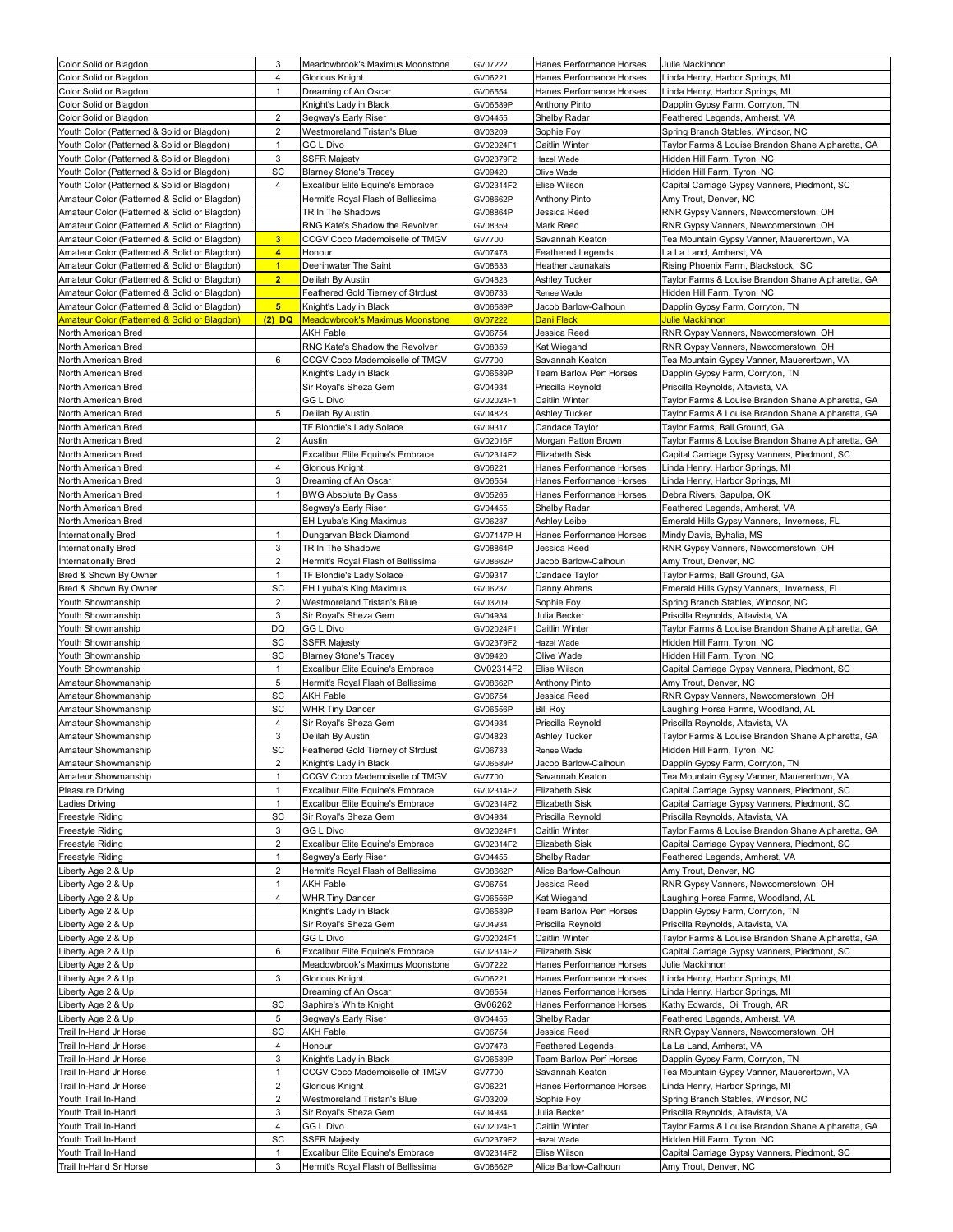| Trail In-Hand Sr Horse                                             | 4                   | Austin                                                      | GV02016F            | Morgan Patton Brown                | Taylor Farms & Louise Brandon Shane Alpharetta, GA         |
|--------------------------------------------------------------------|---------------------|-------------------------------------------------------------|---------------------|------------------------------------|------------------------------------------------------------|
| Trail In-Hand Sr Horse                                             | SC                  | Feathered Gold Tierney of Strdust                           | GV06733             | Renee Wade                         | Hidden Hill Farm, Tvron, NC                                |
| Trail In-Hand Sr Horse                                             | $\mathbf{1}$        | Excalibur Elite Equine's Embrace                            | GV02314F2           | Elizabeth Sisk                     | Capital Carriage Gypsy Vanners, Piedmont, SC               |
| Trail In-Hand Sr Horse                                             | SC                  | Dreaming of An Oscar                                        | GV06554             | Hanes Performance Horses           | Linda Henry, Harbor Springs, MI                            |
| Trail In-Hand Sr Horse                                             | 2                   | Segway's Early Riser                                        | GV04455             | Shelby Radar                       | Feathered Legends, Amherst, VA                             |
| Amatuer Trail In-Hand                                              | 3                   | Hermit's Royal Flash of Bellissima                          | GV08662P            | Anthony Pinto                      | Amy Trout, Denver, NC                                      |
| Amatuer Trail In-Hand                                              | SC                  | AKH Fable                                                   | GV06754             | Jessica Reed                       | RNR Gypsy Vanners, Newcomerstown, OH                       |
| Amatuer Trail In-Hand                                              | SC                  | <b>WHR Tiny Dancer</b>                                      | GV06556P            | <b>Bill Roy</b>                    | Laughing Horse Farms, Woodland, AL                         |
| Amatuer Trail In-Hand                                              | $\overline{2}$      | Honour                                                      | GV07478             | <b>Feathered Legends</b>           | La La Land, Amherst, VA                                    |
|                                                                    | $\overline{4}$      |                                                             |                     |                                    |                                                            |
| Amatuer Trail In-Hand                                              |                     | Delilah By Austin                                           | GV04823             | Ashley Tucker                      | Taylor Farms & Louise Brandon Shane Alpharetta, GA         |
| Amatuer Trail In-Hand                                              | SC                  | Feathered Gold Tierney of Stardust                          | GV06733             | Renee Wade                         | Hidden Hill Farm, Tyron, NC                                |
| Amatuer Trail In-Hand                                              | $\mathbf{1}$        | Knight's Lady in Black                                      | GV06589P            | Anthony Pinto                      | Dapplin Gypsy Farm, Corryton, TN                           |
| Amatuer Trail In-Hand                                              | 5                   | CCGV Coco Mademoiselle of TMGV                              | GV7700              | Savannah Keaton                    | Tea Mountain Gypsy Vanner, Mauerertown, VA                 |
| Youth Trail US                                                     | $\overline{2}$      | Westmoreland Tristan's Blue                                 | GV03209             | Sophie Foy                         | Spring Branch Stables, Windsor, NC                         |
| Youth Trail US                                                     | 3                   | GG L Divo                                                   | GV02024F1           | Caitlin Winter                     | Taylor Farms & Louise Brandon Shane Alpharetta, GA         |
| Youth Trail US                                                     | SC                  | <b>SSFR Majesty</b>                                         | GV02379F2           | Hazel Wade                         | Hidden Hill Farm, Tyron, NC                                |
| Youth Trail US                                                     | $\mathbf{1}$        | Excalibur Elite Equine's Embrace                            | GV02314F2           | Elise Wilson                       | Capital Carriage Gypsy Vanners, Piedmont, SC               |
| Trail US Jr Horse WT/WJ                                            | $\mathbf{1}$        | EH Lyuba's King Maximus                                     | GV06237             | Ashley Leibe                       | Emerald Hills Gypsy Vanners, Inverness, FL                 |
| Trail US Jr Horse WT/WJ                                            | $\overline{2}$      | Knight's Lady in Black                                      | GV06589P            | Team Barlow Perf Horses            | Dapplin Gypsy Farm, Corryton, TN                           |
| Amateur Trail US WJ/WT                                             | 2                   | Hermit's Royal Flash of Bellissima                          | GV08662P            | Jacob Barlow-Calhoun               | Amy Trout, Denver, NC                                      |
| Amateur Trail US WJ/WT                                             | $\mathbf{1}$        | Knight's Lady in Black                                      | GV06589P            | Jacob Barlow-Calhoun               | Dapplin Gypsy Farm, Corryton, TN                           |
| Amateur Trail US WJ/WT                                             | SC                  | Feathered Gold Tierney of Strdust                           | GV06733             | Renee Wade                         | Hidden Hill Farm, Tyron, NC                                |
| Trail US Sr Horse WJ/WT                                            | 3                   | Hermit's Royal Flash of Bellissima                          | GV08662P            | Alice Barlow-Calhoun               | Amy Trout, Denver, NC                                      |
| Trail US Sr Horse WJ/WT                                            | 4                   | <b>Backyard Swagger</b>                                     | GV08347P            | Kat Wiegand                        | Kristin Greco, Columbiaville, MI                           |
| Trail US Sr Horse WJ/WT                                            | $\mathbf{1}$        | Excalibur Elite Equine's Embrace                            | GV02314F2           | Elise Wilson                       | Capital Carriage Gypsy Vanners, Piedmont, SC               |
| Trail US Sr Horse WJ/WT                                            | 2                   | Segway's Early Riser                                        | GV04455             | Shelby Radar                       | Feathered Legends, Amherst, VA                             |
| Amatuer Trail US WJL/WTC                                           | $\mathbf{1}$        | Delilah By Austin                                           | GV04823             | Ashley Tucker                      | Taylor Farms & Louise Brandon Shane Alpharetta, GA         |
| Trail All Ages WJL/WTC                                             | $\overline{2}$      | <b>WHR Tiny Dancer</b>                                      | GV06556P            | Kat Wiegand                        | Laughing Horse Farms, Woodland, AL                         |
| Trail All Ages WJL/WTC                                             | 3                   | Austin                                                      | GV02016F            | Morgan Patton Brown                | Taylor Farms & Louise Brandon Shane Alpharetta, GA         |
| Trail All Ages WJL/WTC                                             | $\mathbf{1}$        | Excalibur Elite Equine's Embrace                            | GV02314F2           | Elizabeth Sisk                     | Capital Carriage Gypsy Vanners, Piedmont, SC               |
| Trail All Ages WJL/WTC                                             | SC                  | Dreaming of An Oscar                                        | GV06554             | Hanes Performance Horses           | Linda Henry, Harbor Springs, MI                            |
| Ranch Riding WJ                                                    |                     | Hermit's Royal Flash of Bellissima                          | GV08662P            | Alice Barlow-Calhoun               | Amy Trout, Denver, NC                                      |
| Ranch Riding WJ                                                    | 3                   | EH Lyuba's King Maximus                                     | GV06237             | Ashley Leibe                       | Emerald Hills Gypsy Vanners, Inverness, FL                 |
| Ranch Riding WJ                                                    | 5                   | <b>Backyard Swagger</b>                                     | GV08347P            | Kat Wiegand                        | Kristin Greco, Columbiaville, MI                           |
| Ranch Riding WJ                                                    | 6                   | Knight's Lady in Black                                      | GV06589P            | Team Barlow Perf Horses            | Dapplin Gypsy Farm, Corryton, TN                           |
| Ranch Riding WJ                                                    | 4                   | Sir Royal's Sheza Gem                                       | GV04934             | Priscilla Reynold                  | Priscilla Reynolds, Altavista, VA                          |
| Ranch Riding WJ                                                    | $\overline{2}$      | Excalibur Elite Equine's Embrace                            | GV02314F2           | Elise Wilson                       | Capital Carriage Gypsy Vanners, Piedmont, SC               |
| Ranch Riding WJ                                                    | $\mathbf{1}$        | Segway's Early Riser                                        | GV04455             | Shelby Radar                       | Feathered Legends, Amherst, VA                             |
| Ranch Riding WJL                                                   | $\mathbf{1}$        | <b>WHR Tiny Dancer</b>                                      | GV06556P            | Kat Wiegand                        | Laughing Horse Farms, Woodland, AL                         |
| Ranch Riding WJL                                                   | 4                   | Austin                                                      | GV02016F            | Morgan Patton Brown                | Taylor Farms & Louise Brandon Shane Alpharetta, GA         |
| Ranch Riding WJL                                                   | $\overline{2}$      | <b>Excalibur Elite Equine's Embrace</b>                     | GV02314F2           | Elizabeth Sisk                     | Capital Carriage Gypsy Vanners, Piedmont, SC               |
| Ranch Riding WJL                                                   | 3                   | Dreaming of An Oscar                                        | GV06554             | Hanes Performance Horses           | Linda Henry, Harbor Springs, MI                            |
| Ranch Pleasure WJ                                                  | DQ                  | Hermit's Royal Flash of Bellissima                          | GV08662P            | <b>Anthony Pinto</b>               | Amy Trout, Denver, NC                                      |
| Ranch Pleasure WJ                                                  | 6                   | EH Lyuba's King Maximus                                     | GV06237             | Ashley Leibe                       | Emerald Hills Gypsy Vanners, Inverness, FL                 |
| Ranch Pleasure WJ                                                  | 3                   | <b>Backyard Swagger</b>                                     | GV08347P            | Kat Wiegand                        | Kristin Greco, Columbiaville, MI                           |
| Ranch Pleasure WJ                                                  | 5                   | Sir Royal's Sheza Gem                                       | GV04934             | Priscilla Reynold                  | Priscilla Reynolds, Altavista, VA                          |
| Ranch Pleasure WJ                                                  | 2                   | <b>Blarney Stone's Tracey</b>                               | GV09420             | Olive Wade                         | Hidden Hill Farm, Tyron, NC                                |
| Ranch Pleasure WJ                                                  | 4                   | Excalibur Elite Equine's Embrace                            | GV02314F2           | Elise Wilson                       | Capital Carriage Gypsy Vanners, Piedmont, SC               |
| Ranch Pleasure WJ                                                  |                     | Knight's Lady in Black                                      | GV06589P            | Alice Barlow-Calhoun               | Dapplin Gypsy Farm, Corryton, TN                           |
| Ranch Pleasure WJ                                                  | $\mathbf{1}$        | Segway's Early Riser                                        | GV04455             | Shelby Radar                       | Feathered Legends, Amherst, VA                             |
| Ranch Pleasure WJL                                                 | 2                   | <b>WHR Tiny Dancer</b>                                      | GV06556P            | Kat Wiegand                        | Laughing Horse Farms, Woodland, AL                         |
| Ranch Pleasure WJL                                                 | 3                   | Excalibur Elite Equine's Embrace                            | GV02314F2           | Elizabeth Sisk                     | Capital Carriage Gypsy Vanners, Piedmont, SC               |
| Ranch Pleasure WJL                                                 | $\mathbf{1}$        | Dreaming of An Oscar                                        | GV06554             | Hanes Performance Horses           | Linda Henry, Harbor Springs, MI                            |
| Youth Western Pleasure WJ                                          | $\mathbf{1}$        | Westmoreland Tristan's Blue                                 | GV03209             | Sophie Foy                         | Spring Branch Stables, Windsor, NC                         |
|                                                                    |                     |                                                             |                     | Julia Becker                       |                                                            |
| Youth Western Pleasure WJ                                          | 2<br>4              | Sir Royal's Sheza Gem                                       | GV04934             |                                    | Priscilla Reynolds, Altavista, VA                          |
| Youth Western Pleasure WJ                                          |                     | <b>Blarney Stone's Tracey</b>                               | GV09420             | Olive Wade                         | Hidden Hill Farm, Tyron, NC                                |
| Youth Western Pleasure WJ                                          | 3                   | Excalibur Elite Equine's Embrace                            | GV02314F2           | Elise Wilson                       | Capital Carriage Gypsy Vanners, Piedmont, SC               |
| Western Pleasure Jr Horse WJ                                       | 1                   | EH Lyuba's King Maximus                                     | GV06237             | Ashley Leibe                       | Emerald Hills Gypsy Vanners, Inverness, FL                 |
| Western Pleasure Jr Horse WJ                                       | $\overline{2}$      | Knight's Lady in Black                                      | GV06589P            | Team Barlow Perf Horses            | Dapplin Gypsy Farm, Corryton, TN                           |
| Western Pleasure Jr Horse WJ                                       | 3                   | Meadowbrook's Maximus Moonstone                             | GV07222             | Hanes Performance Horses           | Julie Mackinnon                                            |
| Western Pleasure Sr Horse WJ                                       | 5                   | Sir Royal's Sheza Gem                                       | GV04934             | Priscilla Reynold                  | Priscilla Reynolds, Altavista, VA                          |
| Western Pleasure Sr Horse WJ                                       | 2                   | <b>Blarney Stone's Tracey</b>                               | GV09420             | Olive Wade                         | Hidden Hill Farm, Tyron, NC                                |
| Western Pleasure Sr Horse WJ                                       | 3                   | Excalibur Elite Equine's Embrace                            | GV02314F2           | Elise Wilson                       | Capital Carriage Gypsy Vanners, Piedmont, SC               |
| Western Pleasure Sr Horse WJ                                       | SC                  | <b>BWG Absolute By Cass</b>                                 | GV05265             | Hanes Performance Horses           | Debra Rivers, Sapulpa, OK                                  |
| Western Pleasure Sr Horse WJ                                       | $\mathbf{1}$        | Segway's Early Riser                                        | GV04455             | Shelby Radar                       | Feathered Legends, Amherst, VA                             |
| Western Pleasure Sr Horse WJ                                       | $\overline{4}$      | <b>Backyard Swagger</b>                                     | GV08347P            | Kat Wiegand                        | Kristin Greco, Columbiaville, MI                           |
| Amateur Western Pleasure WJ                                        | SC                  | Hermit's Royal Flash of Bellissima                          | GV08662P            | Anthony Pinto                      | Amy Trout, Denver, NC                                      |
| Amateur Western Pleasure WJ                                        | 2                   | Sir Royal's Sheza Gem                                       | GV04934             | Priscilla Reynold                  | Priscilla Reynolds, Altavista, VA                          |
| Amateur Western Pleasure WJ                                        | 3                   | Meadowbrook's Maximus Moonstone                             | GV07222             | Anna Reeder                        | Julie Mackinnon                                            |
| Amateur Western Pleasure WJ                                        | DQ                  | Dreaming of An Oscar                                        | GV06554             | Charlie Roberson                   | Linda Henry, Harbor Springs, MI                            |
| Amateur Western Pleasure WJ                                        | $\mathbf{1}$        | Knight's Lady in Black                                      | GV06589P            | Jacob Barlow-Calhoun               | Dapplin Gypsy Farm, Corryton, TN                           |
| Youth Western Pleasure WJL                                         | $\mathbf{1}$        | GG L Divo                                                   | GV02024F1           | Caitlin Winter                     | Taylor Farms & Louise Brandon Shane Alpharetta, GA         |
| Western Pleasure Sr Horse WJL                                      | $\overline{2}$      | <b>WHR Tiny Dancer</b>                                      | GV06556P            | Kat Wiegand                        | Laughing Horse Farms, Woodland, AL                         |
| Western Pleasure Sr Horse WJL                                      | 3                   | Austin                                                      | GV02016F            | Morgan Patton Brown                | Taylor Farms & Louise Brandon Shane Alpharetta, GA         |
| Western Pleasure Sr Horse WJL                                      |                     |                                                             | GV02314F2           | Elizabeth Sisk                     | Capital Carriage Gypsy Vanners, Piedmont, SC               |
| Western Pleasure Sr Horse WJL                                      | 4                   | Excalibur Elite Equine's Embrace                            |                     |                                    |                                                            |
|                                                                    | 1                   | Dreaming of An Oscar                                        | GV06554             | Hanes Performance Horses           | Linda Henry, Harbor Springs, MI                            |
| Amateur Western Pleasure WJL                                       | $\mathbf{1}$        | Delilah By Austin                                           | GV04823             | Ashley Tucker                      | Taylor Farms & Louise Brandon Shane Alpharetta, GA         |
| Youth Western Horsemanship WJ                                      | 3                   | Westmoreland Tristan's Blue                                 | GV03209             | Sophie Foy                         | Spring Branch Stables, Windsor, NC                         |
| Youth Western Horsemanship WJ                                      | $\mathbf{1}$        | Sir Royal's Sheza Gem                                       | GV04934             | Julia Becker                       | Priscilla Reynolds, Altavista, VA                          |
| Youth Western Horsemanship WJ                                      | 4                   | <b>Blarney Stone's Tracey</b>                               | GV09420             | Olive Wade                         | Hidden Hill Farm, Tyron, NC                                |
| Youth Western Horsemanship WJ                                      | 2                   | Excalibur Elite Equine's Embrace                            | GV02314F2           | Elise Wilson                       | Capital Carriage Gypsy Vanners, Piedmont, SC               |
| Amatuer Western Horsemanship WJ<br>Amatuer Western Horsemanship WJ | $\overline{2}$<br>3 | Hermit's Royal Flash of Bellissima<br>Sir Royal's Sheza Gem | GV08662P<br>GV04934 | Anthony Pinto<br>Priscilla Reynold | Amy Trout, Denver, NC<br>Priscilla Reynolds, Altavista, VA |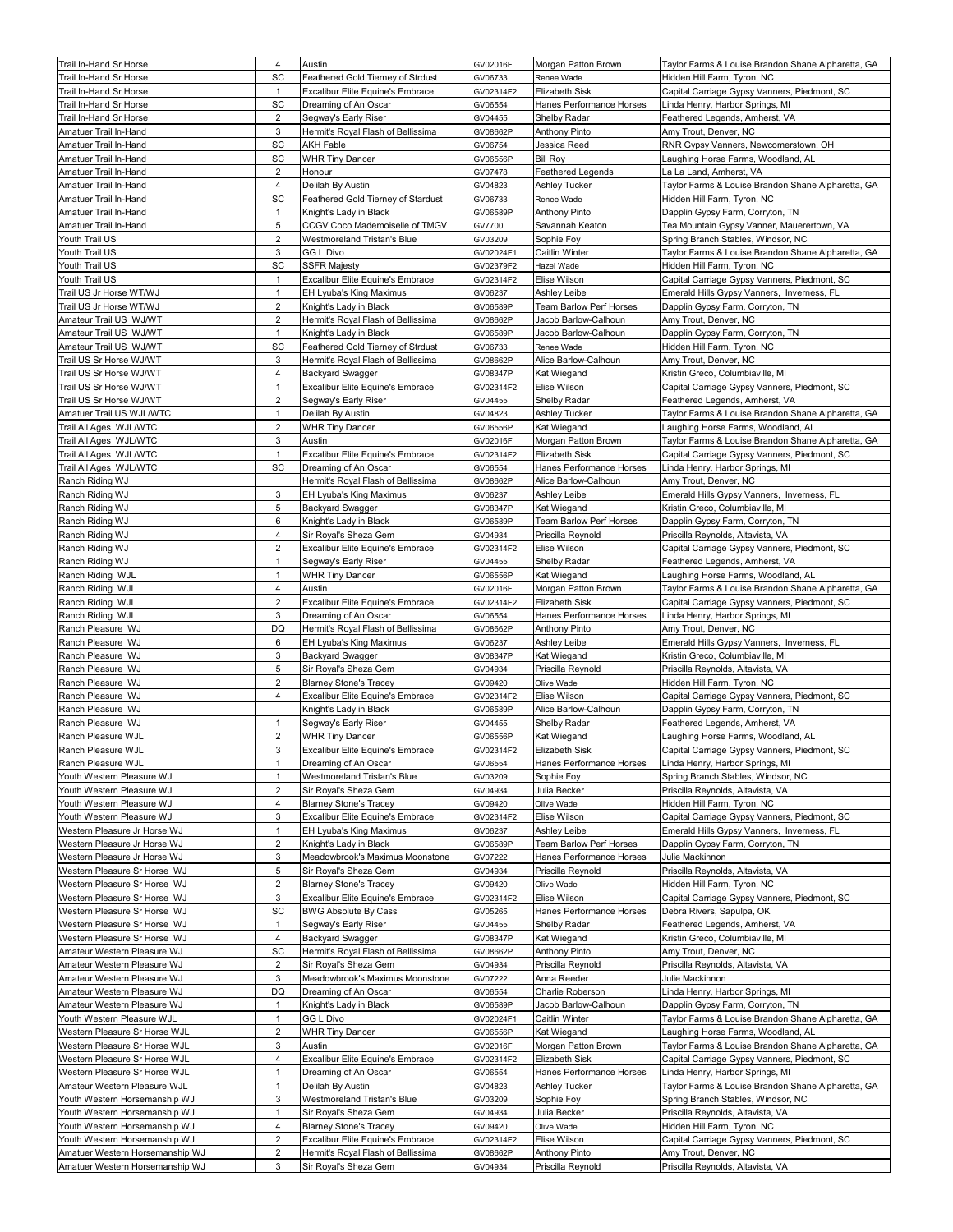| Amatuer Western Horsemanship WJ                              | $\mathbf{1}$        | Knight's Lady in Black                                          | GV06589P             | Jacob Barlow-Calhoun       | Dapplin Gypsy Farm, Corryton, TN                                          |
|--------------------------------------------------------------|---------------------|-----------------------------------------------------------------|----------------------|----------------------------|---------------------------------------------------------------------------|
| Youth Western Horsemanship WJL                               | DQ                  | <b>GG L Divo</b>                                                | GV02024F1            | Caitlin Winter             | Taylor Farms & Louise Brandon Shane Alpharetta, GA                        |
| Amatuer Western Horsemanship WJL                             | $\mathbf{1}$        | Delilah By Austin                                               | GV04823              | <b>Ashley Tucker</b>       | Taylor Farms & Louise Brandon Shane Alpharetta, GA                        |
| Dressage Suitability US WT                                   | 6                   | EH Lyuba's King Maximus                                         | GV06237              | Ashley Leibe               | Emerald Hills Gypsy Vanners, Inverness, FL                                |
| Dressage Suitability US WT                                   | $\mathbf{1}$        | <b>Backyard Swagger</b>                                         | GV08347P             | Kat Wiegand                | Kristin Greco, Columbiaville, MI                                          |
| Dressage Suitability US WT                                   | 3                   | Feathered Gold Tierney of Strdust                               | GV06733              | Renee Wade                 | Hidden Hill Farm, Tyron, NC                                               |
| Dressage Suitability US WT                                   | 4                   | Excalibur Elite Equine's Embrace                                | GV02314F2            | Elise Wilson               | Capital Carriage Gypsy Vanners, Piedmont, SC                              |
| Dressage Suitability US WT                                   |                     | <b>BWG Absolute By Cass</b>                                     | GV05265              | Hanes Performance Horses   | Debra Rivers, Sapulpa, OK                                                 |
| Dressage Suitability US WT                                   | 5                   | Knight's Lady in Black                                          | GV06589P             | Alice Barlow-Calhoun       | Dapplin Gypsy Farm, Corryton, TN                                          |
| Dressage Suitability US WT                                   | $\sqrt{2}$          | Segway's Early Riser                                            | GV04455              | Shelby Radar               | Feathered Legends, Amherst, VA                                            |
| Dressage Suitability US - WTC                                | $\mathbf{1}$        | Austin                                                          | GV02016F             | Morgan Patton Brown        | Taylor Farms & Louise Brandon Shane Alpharetta, GA                        |
| Dressage Suitability US - WTC                                | 3                   | <b>SSFR Majesty</b>                                             | GV02379F2            | Hazel Wade                 | Hidden Hill Farm, Tyron, NC                                               |
| Dressage Suitability US - WTC                                | $\overline{2}$      | Dreaming of An Oscar                                            | GV06554              | Hanes Performance Horses   | Linda Henry, Harbor Springs, MI                                           |
| Youth English Pleasure WT                                    | 3                   | Westmoreland Tristan's Blue                                     | GV03209              | Sophie Foy                 | Spring Branch Stables, Windsor, NC                                        |
| Youth English Pleasure WT                                    | 1                   | Sir Royal's Sheza Gem                                           | GV04934              | Julia Becker               | Priscilla Reynolds, Altavista, VA                                         |
| Youth English Pleasure WT                                    | 2                   | Excalibur Elite Equine's Embrace                                | GV02314F2            | Elise Wilson               | Capital Carriage Gypsy Vanners, Piedmont, SC                              |
| English Pleasure Jr Horse WT                                 | $\mathbf{1}$        | EH Lyuba's King Maximus                                         | GV06237              | Ashley Leibe               | Emerald Hills Gypsy Vanners, Inverness, FL                                |
| English Pleasure Jr Horse WT                                 | $\overline{2}$      | Knight's Lady in Black                                          | GV06589P             | Team Barlow Perf Horses    | Dapplin Gypsy Farm, Corryton, TN                                          |
| English Pleasure Jr Horse WT                                 | SC                  | Meadowbrook's Maximus Moonstone                                 | GV07222              | Hanes Performance Horses   | Julie Mackinnon                                                           |
| English Pleasure Jr Horse WT                                 | SC                  | Saphire's White Knight                                          | GV06262              | Hanes Performance Horses   | Kathy Edwards, Oil Trough, AR                                             |
| English Pleasure Sr Horse WT                                 | 3                   | <b>Backyard Swagger</b>                                         | GV08347P             | Kat Wiegand                | Kristin Greco, Columbiaville, MI                                          |
| English Pleasure Sr Horse WT                                 | 5<br>$\overline{4}$ | Feathered Gold Tierney of Strdust                               | GV06733              | Renee Wade<br>Elise Wilson | Hidden Hill Farm, Tyron, NC                                               |
| English Pleasure Sr Horse WT<br>English Pleasure Sr Horse WT | $\sqrt{2}$          | Excalibur Elite Equine's Embrace<br><b>BWG Absolute By Cass</b> | GV02314F2<br>GV05265 | Hanes Performance Horses   | Capital Carriage Gypsy Vanners, Piedmont, SC<br>Debra Rivers, Sapulpa, OK |
| English Pleasure Sr Horse WT                                 | $\mathbf{1}$        | Segway's Early Riser                                            | GV04455              | Shelby Radar               | Feathered Legends, Amherst, VA                                            |
| Amateur English Pleasure WT                                  | SC                  | Hermit's Royal Flash of Bellissima                              | GV08662P             | <b>Anthony Pinto</b>       | Amy Trout, Denver, NC                                                     |
| Amateur English Pleasure WT                                  | $\overline{2}$      | Feathered Gold Tierney of Strdust                               |                      | Renee Wade                 | Hidden Hill Farm, Tyron, NC                                               |
| Amateur English Pleasure WT                                  | SC                  | Saphire's White Knight                                          | GV06733<br>GV06262   |                            |                                                                           |
| Amateur English Pleasure WT                                  | $\mathbf{1}$        | Dreaming of An Oscar                                            | GV06554              | Anna Reeder                | Kathy Edwards, Oil Trough, AR<br>Linda Henry, Harbor Springs, MI          |
| Youth English Pleasure WTC                                   | $\mathbf{1}$        | GG L Divo                                                       | GV02024F1            | Caitlin Winter             | Taylor Farms & Louise Brandon Shane Alpharetta, GA                        |
| Youth English Pleasure WTC                                   | $\overline{2}$      | <b>SSFR Majesty</b>                                             | GV02379F2            | Hazel Wade                 | Hidden Hill Farm, Tyron, NC                                               |
| English Pleasure Sr Horse WTC                                | 3                   | <b>WHR Tiny Dancer</b>                                          | GV06556P             | Kat Wiegand                | Laughing Horse Farms, Woodland, AL                                        |
| English Pleasure Sr Horse WTC                                | 2                   | Austin                                                          | GV02016F             | Morgan Patton Brown        | Taylor Farms & Louise Brandon Shane Alpharetta, GA                        |
| English Pleasure Sr Horse WTC                                | 5                   | <b>SSFR Majesty</b>                                             | GV02379F2            | Hazel Wade                 | Hidden Hill Farm, Tyron, NC                                               |
| English Pleasure Sr Horse WTC                                | 4                   | Excalibur Elite Equine's Embrace                                | GV02314F2            | Elizabeth Sisk             | Capital Carriage Gypsy Vanners, Piedmont, SC                              |
| English Pleasure Sr Horse WTC                                | $\mathbf{1}$        | Dreaming of An Oscar                                            | GV06554              | Hanes Performance Horses   | Linda Henry, Harbor Springs, MI                                           |
| Amateur English Pleasure WTC                                 | $\mathbf{1}$        | Delilah By Austin                                               | GV04823              | Ashley Tucker              | Taylor Farms & Louise Brandon Shane Alpharetta, GA                        |
| Youth English Equitation WT                                  | 3                   | Westmoreland Tristan's Blue                                     | GV03209              | Sophie Foy                 | Spring Branch Stables, Windsor, NC                                        |
| Youth English Equitation WT                                  | $\mathbf{1}$        | Sir Royal's Sheza Gem                                           | GV04934              | Julia Becker               | Priscilla Reynolds, Altavista, VA                                         |
| Youth English Equitation WT                                  | $\overline{2}$      | Excalibur Elite Equine's Embrace                                | GV02314F2            | Elise Wilson               | Capital Carriage Gypsy Vanners, Piedmont, SC                              |
| Amateur English Equitation WT                                | DQ                  | Hermit's Royal Flash of Bellissima                              | GV08662P             | <b>Anthony Pinto</b>       | Amy Trout, Denver, NC                                                     |
| Youth English Equitation WTC                                 | $\mathbf{1}$        | GG L Divo                                                       | GV02024F1            | Caitlin Winter             | Taylor Farms & Louise Brandon Shane Alpharetta, GA                        |
| Youth English Equitation WTC                                 | SC                  | <b>SSFR Majesty</b>                                             | GV02379F2            | Hazel Wade                 | Hidden Hill Farm, Tyron, NC                                               |
| Amateur English Equitation WTC                               | $\mathbf{1}$        | Delilah By Austin                                               | GV04823              | Ashley Tucker              | Taylor Farms & Louise Brandon Shane Alpharetta, GA                        |
|                                                              |                     |                                                                 |                      |                            |                                                                           |
|                                                              |                     |                                                                 |                      |                            |                                                                           |
| <b>Specialty In Hand</b>                                     |                     | Hermit's Royal Flash of Bellissima                              | GV08662P             | <b>Anthony Pinto</b>       | Amy Trout, Denver, NC                                                     |
| Champion                                                     |                     |                                                                 |                      |                            |                                                                           |
| <b>Specialty In Hand</b>                                     |                     | Dreaming of An Oscar                                            | GV06554              | Hanes Performance Horses   | Linda Henry, Harbor Springs, MI                                           |
| <b>Res Champion</b>                                          |                     |                                                                 |                      |                            |                                                                           |
|                                                              |                     |                                                                 |                      |                            |                                                                           |
|                                                              |                     |                                                                 |                      |                            |                                                                           |
| Open Performance WJ/WT                                       |                     | Segway's Early Riser                                            | GV04455              | Shelby Radar               | Feathered Legends, Amherst, VA                                            |
| Champion                                                     |                     |                                                                 |                      |                            |                                                                           |
| Open Performance WJ/WT                                       |                     | EH Lyuba's King Maximus                                         | GV06237              | Ashley Leibe               | Emerald Hills Gypsy Vanners, Inverness, FL                                |
| <b>Res Champion</b>                                          |                     |                                                                 |                      |                            |                                                                           |
|                                                              |                     |                                                                 |                      |                            |                                                                           |
|                                                              |                     |                                                                 |                      |                            |                                                                           |
| Open Performance WJL/WTC                                     |                     | Dreaming of An Oscar                                            | GV06554              | <b>Taylor Hanes</b>        | Linda Henry, Harbor Springs, MI                                           |
| Champion                                                     |                     |                                                                 |                      |                            |                                                                           |
| Open Performance WJL/WTC<br><b>Res Champion</b>              |                     | Excalibur Elite Equine's Embrace                                | GV02314F2            | <b>Elizabeth Sisk</b>      | Capital Carriage Gypsy Vanners, Piedmont, SC                              |
|                                                              |                     |                                                                 |                      |                            |                                                                           |
|                                                              |                     |                                                                 |                      |                            |                                                                           |
| Amateur WJ/WT                                                |                     | Knight's Lady in Black                                          | GV06589P             | Jacob Barlow-Calhoun       | Dapplin Gypsy Farm, Corryton, TN                                          |
| Champion                                                     |                     |                                                                 |                      |                            |                                                                           |
| Amateur WJ/WT                                                |                     | Hermit's Royal Flash of Bellissima                              | GV08662P             | <b>Anthony Pinto</b>       | Amy Trout, Denver, NC                                                     |
| <b>Res Champion</b>                                          |                     |                                                                 |                      |                            |                                                                           |
|                                                              |                     |                                                                 |                      |                            |                                                                           |
|                                                              |                     |                                                                 |                      |                            |                                                                           |
| Amateur WJL/WTC                                              |                     | Delilah By Austin                                               | GV04823              | <b>Ashley Tucker</b>       | Taylor Farms & Louise Brandon Shane Alpharetta, GA                        |
| Champion                                                     |                     |                                                                 |                      |                            |                                                                           |
| Amateur WJL/WTC                                              |                     | <b>WHR Tiny Dancer</b>                                          | GV06556P             | <b>Bill Roy</b>            | aughing Horse Farms, Woodland, AL.                                        |
| <b>Res Champion</b>                                          |                     |                                                                 |                      |                            |                                                                           |
|                                                              |                     |                                                                 |                      |                            |                                                                           |
|                                                              |                     |                                                                 |                      |                            |                                                                           |
| Youth                                                        |                     | Excalibur Elite Equine's Embrace                                | GV02314F2            | Elise Wilson               | Capital Carriage Gypsy Vanners, Piedmont, SC                              |
| Champion                                                     |                     |                                                                 |                      |                            |                                                                           |
| Youth                                                        |                     | Westmoreland Tristan's Blue                                     | GV03209              | Sophie Foy                 | Spring Branch Stables, Windsor, NC                                        |
| <b>Res Champion</b>                                          |                     |                                                                 |                      |                            |                                                                           |
|                                                              |                     |                                                                 |                      |                            |                                                                           |
|                                                              |                     |                                                                 |                      |                            |                                                                           |
| All Around Champion WJ/WT                                    |                     | Segway's Early Riser                                            | GV04455              | Shelby Radar               | Feathered Legends, Amherst, VA                                            |